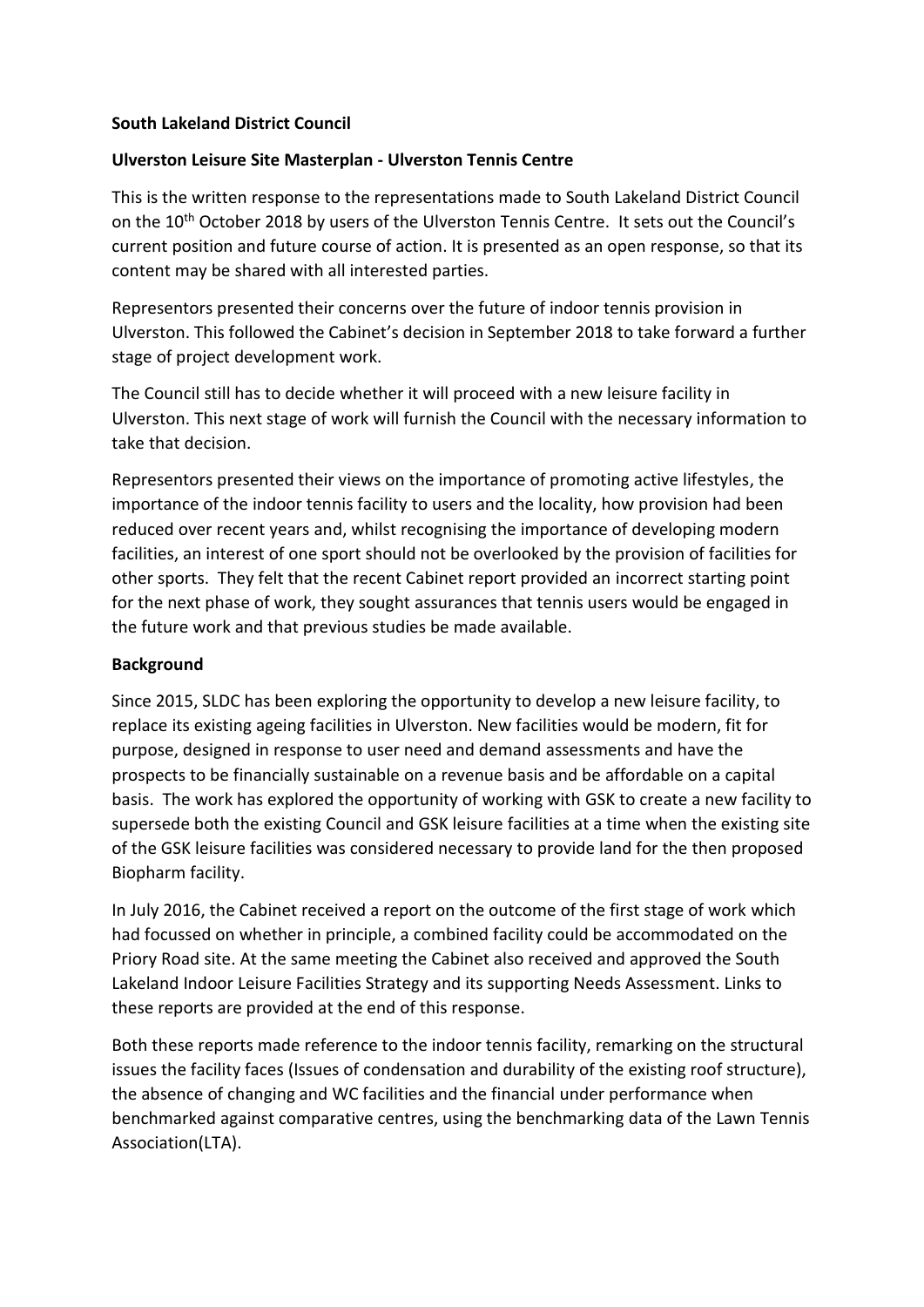Consultation with the LTA at this first stage, together with the options work, concluded that an acceptable option moving forward would be the new provision of two indoor courts, together with the existing outdoor courts. (4 courts in total).

This first stage of work also considered and concluded that the most favourable option for the location of the new facility would be on the site of the existing tennis centre. This would place the new facility at the heart of the site, with good accessibility, parking provision, and enable its facilities to service the whole site and be most efficient in operation.

This position was considered in the July 2016 Cabinet report and was carried forward into the second stage of feasibility work. This stage undertook wider public and user engagement and undertook further work on the facilities mix and justification in respect of user demand. Consultees included the Lawn Tennis Association, Ulverston Victoria High School other National Governing Bodies and local clubs and users. The Cabinet report to the September 2018 meeting includes reference to the outcomes of the consultation, particularly in appendix 1 to that report.

In the development of leisure facilities projects, it is necessary to keep testing the mix of facilities and design with the likely demand and the operational business plan so as to develop a viable project proposition. This is an iterative process and will continue throughout the feasibility and design stages of the project.

In July 2017, GSK announced their strategic review of their Ulverston business, including the cancellation of the Biopharm project. Through continued discussion, GSK confirmed the scale of financial support they would provide to the project. This, together with the design process and business planning, necessitated the project to further consider its scope, including how the capital cost of a new facility could be reduced whilst still being capable of delivering a valuable range of facilities for Ulverston.

As part of this process, we looked at how the build costs could be reduced. An option is to consider a single storey facility rather than a two storey facility as envisaged by the first phase study. This would reduce the internal floor area, requiring amendment to the facilities' mix. An option is to reduce the provision of indoor tennis to the option of one court which could be provided in the sports hall plus the provision of an air dome over the existing outdoor courts.

Air domes are a current feature of the LTA's strategy for indoor facilities provision. A further option could be to consider a new two court area with air dome linked to the new build and the retention of the existing outdoor courts. It is acknowledged that such options and their alternatives have not been subject to further consultation at this stage.

# **The next stage of work**

The September 2018 Cabinet report makes specific references that the next stage of design work will need to address the facilities mix and in particular the tennis provision. The following sentences are included in the report: